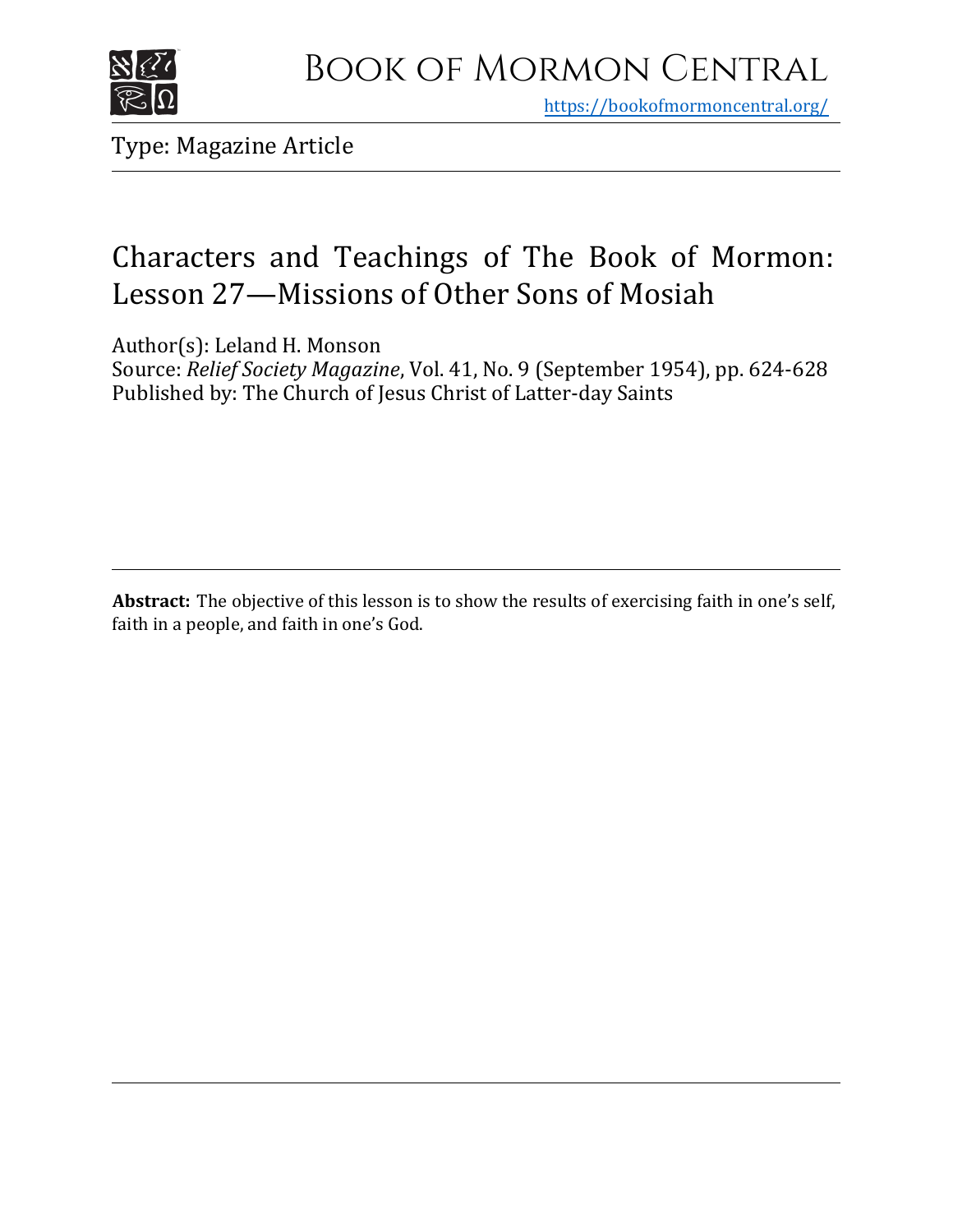# **LESSON DEPARTMENT**

*cHieology—*Characters and Teachings of The Book of Mormon Lesson 27—Missions of Other Sons of Mosiah

Elder Leland *II. Monson* (Text: The Book of Mormon: Alma, chapter 21:1-8; chapters 22-28) For Tuesday, December 7, 1954

Objective: To show the results of exercising faith in one's self, faith in a people, and faith in one's God.

Aaron Preaches in *Jerusalem and Middoni*

**DURING** the period of time when Ammon was actively engaged in his missionary work in the lands of Ishmael and Middoni, Aaron, Omner, and Ilimni had been equally as active in other lands belonging to the Lamanites. When we view the achievements of these missionaries over the short span of fourteen years, we begin to realize what diligent missionaries laboring in the vineyard of God can accomplish.

When these missionaries departed from each other, near the borders of Lamanite territory, each one followed the promptings of the Spirit. Aaron went to the land of Jerusalem. In this land of Jerusalem the Amulonites, descendants of the leader Amnion of the wicked priests of King Noah, the Amalckites, and the Lamanites had united in building the citv of Jerusalem.

These Amalckites and Amulonites, Ncphite apostates from the

Church and kingdom of God, were more wicked towards thé Nephites than were the Lamanites. When Aaron first entered Jerusalem it was his misfortune to preach first to the Amalckites in their synagogues. Most of the Amalckites and Amulonites belonged to the order of Nchor. The members believed that God would save all mankind. In Jerusalem, they had built many synagogues in which to worship.

As Aaron was addressing a group of Amalckites in one of these synagogucs, one of their number began to contend with him:

. . . Hast thou seen an angel? Why do not angels appear unto ns? Behold arc not this people as good as thv people? . . . IIow knowest thou that we arc not a righteous people? (Alma 21:5-6).

. . Bclievcst thou," asked Aaron, 'That the Son of God shall come to redeem mankind from their sins?" (Alma 21:7).

The Amalekite denied any such belief. Then it was that Aaron be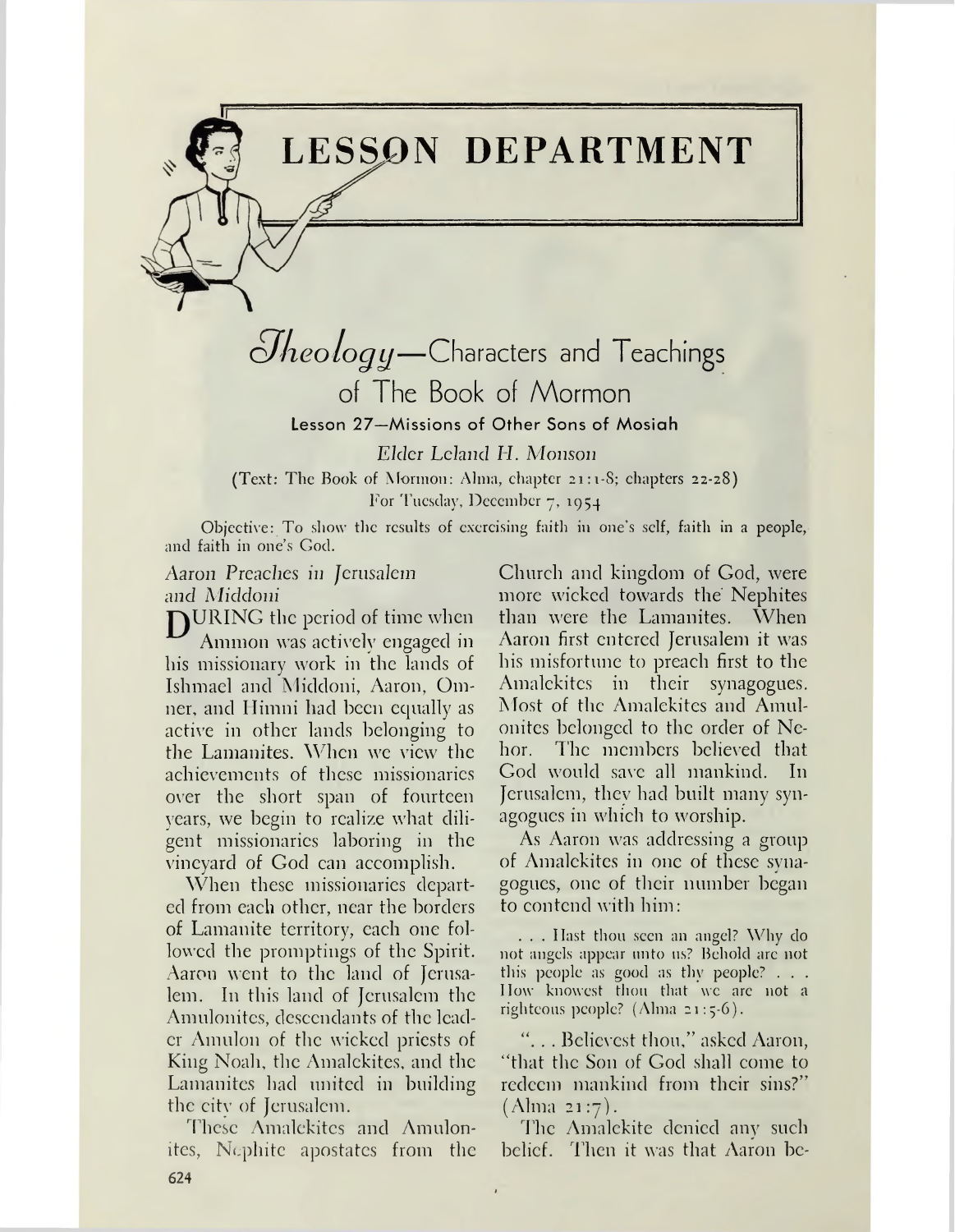gan to explain the scriptures to him. He told him of the future appearance of Christ to mankind, of the resurrection of all mankind, and of the impossibility of the redemption of mankind except through the atoning blood of Jesus Christ. But Aaron's exposition of these precious truths served only to arouse anger. The people began to mock him. He, therefore, departed from their synagogue and traveled to the village of Ani-Anti.

There, Aaron met Muloki and Ammah and his brethren actively engaged in spreading the gospel. Few people, however, would listen to them.

The group, therefore, determined to go to the land of Middoni to sec if the people there would respond more readily to their message. But few believed the words which they taught. The people expressed their bitterness towards the missionaries by casting ". . . Aaron and a certain number of his brethren . . ." (Alma 21:13) into prison. The other missionaries fled to regions roundabout.

After suffering many indignities, much pain from being bound, and much anxiety from lack of food and water, they were delivered by Lamoni and Ammon. They went forth from the prison to preach in all the synagogues of the Amalekites and of the Lamanites where they could gain admittance. It was at this time that success began to crown their efforts. Many accepted the truth, were convinced of their sins, and became fully aware of the incorrectness of the tradition of the Lamanites.

# Aaron *in the Land of Nephi*

After Lamoni and Ammon departed from Middoni for the land of

Ishmael, Aaron was directed by the spirit to go to the land of Nephi. In this land of Nephi lived Lamoni'<sup>s</sup> father, who was king over all the Lamanites in the regions roundabout. Under the inspiration of the Lord, Aaron and his brethren went directly to the king. Bowing before him, Aaron said, ". . . Behold, O king, we are the brethren of Ammon, whom thou hast delivered out of prison" (Alma 22:2).

To their surprise, the king welcomed them. He said that he had been ". . somewhat troubled in mind because of the generosity and the greatness of the words . . ." (Alma 22:3) of Ammon and wanted to hear more of his message.

(We recall the meeting of Ammon and Lamoni and Lamoni'<sup>s</sup> father as given in the former lesson. See Alma 20:8-26.)

In response to the king'<sup>s</sup> request to hear more of the truth, Aaron instructed him further, asking if he believed in God. The king responded favorably, saying:

... <sup>I</sup> believe that the Great Spirit created all things, and I desire that ye should tell me concerning all these things, and I will believe thy words (Alma 22:11).

# *Conversion of King and Lamanites*

After Aaron had explained the fundamentals of the gospel, the king asked what be might do to merit eternal life. ". . . Behold, said he, I will give up all that I possess, yea, I will forsake my kingdom, that I may receive this great joy" (Alma  $22:15$ ). He was told that he must repent of his sins and have faith in the Redeemer of the world. Overpowered by the Spirit as he prayed for a remission of sins, ". . . he was struck as if he were dead" (Alma 22:18).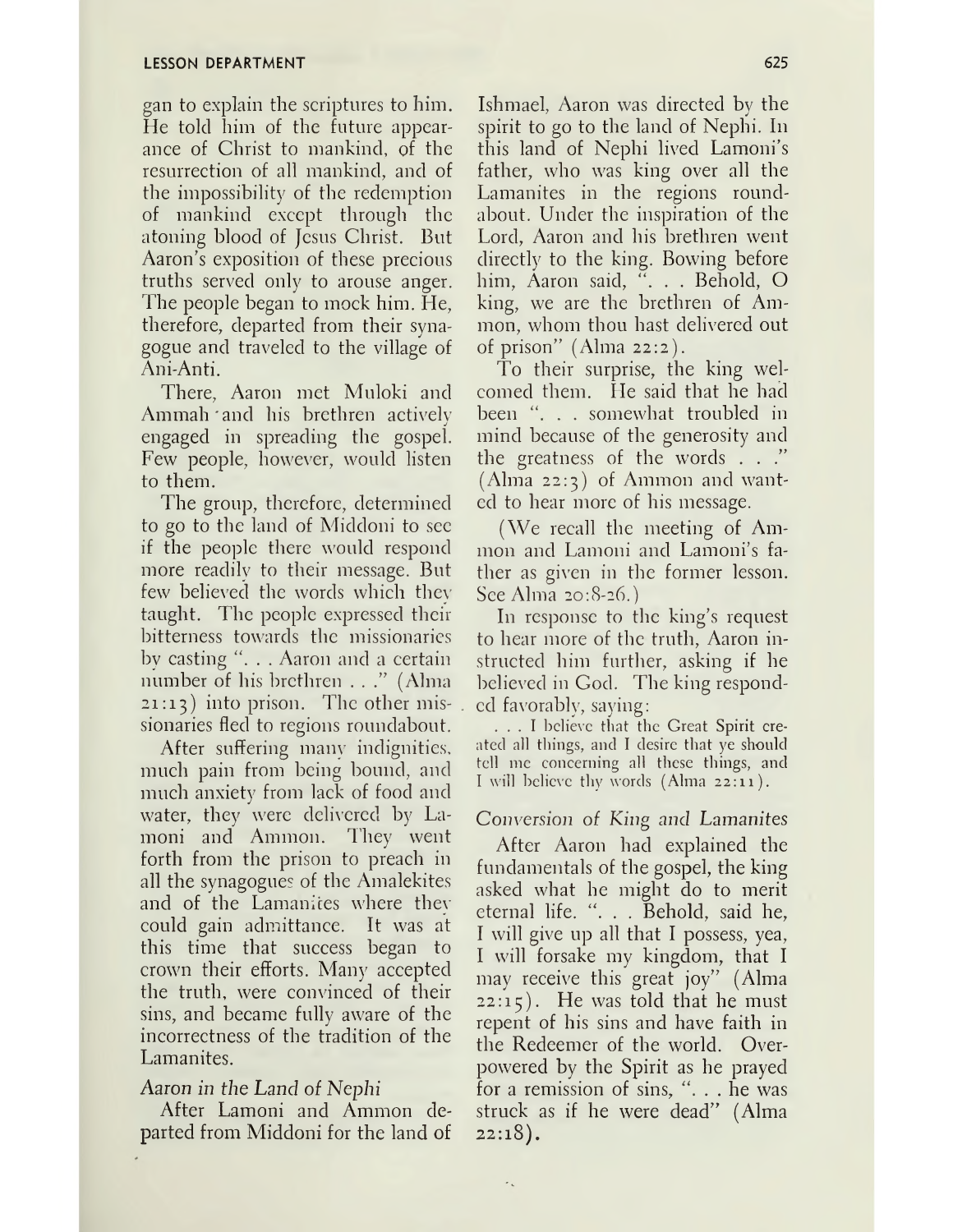When the queen was called, she thought Aaron and his brethren were the cause of the king's fall, so she commanded her servants to slay the missionaries, but the servants were afraid. She then told them to call the people to kill Aaron and his brethren. Fearing what might happen, Aaron: ". . . put forth his hand and raised the king from the earth, and said unto him: Stand. And he stood upon his feet, receiving his strength" (Alma 22:22). As a result of this miracle the king ministered unto his household, ". . . insomuch that his whole household were converted unto the Lord" (Alma 22:23).

The king asked Aaron and his brethren to teach the gospel to his people. He sent a proclamation throughout all the land, among all his people, commanding them not to lay their hands on Ammon, Aaron, Omner, or Himni, or any of their brethren in their missionary labors. (See Alma 23:1.) The king was anxious that:

... his people might be convinced concerning the wicked traditions of their fathers, and that they might be convinced that they were all brethren, and that they ought not to murder, nor to plunder, nor to steal, nor to commit adultery, nor to commit any number of wickedness .... as many of the Lamanites as believed in their preaching, and were converted unto the Lord, never did fall' away (Alma  $23:3, 6$ .

The missionaries now met with great success. Thousands accepted the truth and made their lives correspond with it. Many Lamanites in the lands of Ishmael, Middoni, Shilom, Shemlon, and in the cities of Nephi, Lemuel, and Shimnilon were converted, but only one Amalekite and no Amulonites were converted.

# Converted Lamanites *Called Anti-Nephi-Lehies*

The king and his converted people were desirous of adopting a new name to distinguish them from those who had not received the gospel. They decided to call themselves Anti-Nephi-Lehies. From that time forward they were known by their new name and not as Lamanites.

The Amalekites, Amulonites, and unconverted Lamanites no longer would accept the converted king as their ruler. The king conferred the kingdom upon his son, who was called Anti-Nephi-Lehi. In the meantime, while the unconverted were making preparation for war, the converted king died.

The missionaries and the people of Anti-Nephi-Lehi were greatly disturbed over the preparations of war against them. The missionaries held a council with Lamoni and his brother Anti-Nephi-Lehi to determine how they should defend themselves against the Lamanites. The king, deeply grieved over his and his people'<sup>s</sup> sins, resulting from their false traditions, recommended to his people that since it was all they had been able to do to repent sufficiently before God so that he would take away their stains and inasmuch as their swords had become bright, that they should never again stain them with the blood of their brethren. They, therefore, refused to take up arms against the Lamanites. Instead of preparing for war, they buried their swords and all weapons ". . . used for the shedding of man's blood  $\ldots$ " (Alma 24:17)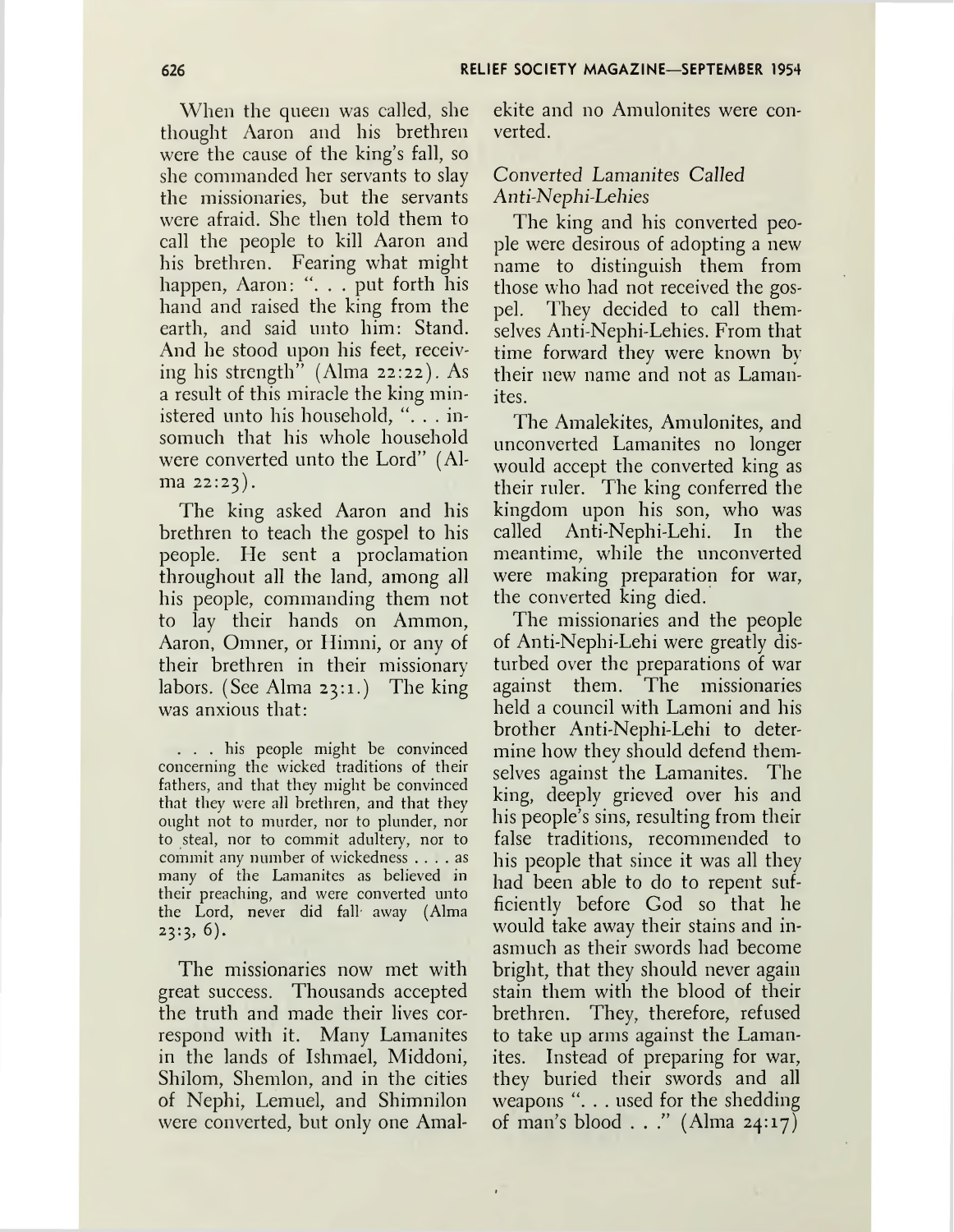#### **LESSON DEPARTMENT**

deep in the earth. They covenanted with God:

. . . that rather than shed the blood of their brethren they would give up their own lives; and rather than take away from a brother they would give unto him; and rather than spend their days in idleness they would labor abundantly with their hands (Alma 24:18).

Having accepted the truth, they were steadfast in keeping this covenant and would suffer death rather than commit sin.

### Wars *With Lamanites*

When the Lamanites came against them, well armed and disciplined for battle, the people of Anti-Nephi-Lehi prostrated themselves before them. "And thus without meeting any resistance, they did slay a thousand and five of them..." (Alma 24:22). When the Lamanites saw the people of Anti-Nephi-Lehi would lie down and perish, . they did forbear from slaying them  $\ldots$  " (Alma 24:24) and repented of that which they had done. Many Lamanites joined with the people of Anti-Nephi-Lehi and became faithful members in the Church. They were joined by more people than those who were slain. All who joined were actual descendants of Laman and Lemuel.

The Lamanites were angry at having slain their brethren the Anti-Nephi-Lehies, so they went over into the borders of the land of Zarahemla, and it was then that they destroyed Ammonihah. In the battles those who were slain by the Nephites were nearly all descendants of the priests of Noah, the Antulonites.

The Amulonites had those Lamanites put to death by burning, who, remembering the words of Aaron and his brethren, began to disbelieve the false traditions of their fathers and to become converted

This martyrdom stirred up contention in the wilderness, ". . . and the Lamanites began to hunt the seed of Amulon and his brethren and began to slay them. . ." (Alma 25:8). And thus was the prophecy of Abinadi fulfilled. (See Alma 25:8-12.)

*The Missionaries Rejoice*

Ammon, Aaron, Omner, and Himni rejoiced exceedingly. Ammon gloried in the Lord. Aaron felt that Ammon was boasting about the achievements and rebuked him. Ammon, however, said:

... <sup>I</sup> do not boast in my own strength, nor in my own wisdom; but behold, my joy is full, yea, my heart is brim with joy, and I will rejoice in my God (Alma  $26:11$ .

Ammon recalled to his brethren an incident which occurred fourteen years earlier in Zarahemla when they first announced their intentions to labor to convert the Lamanites, as to how they were laughed to scorn. However, because of their faith in their God, they had been successful.

Under the leadership of Ammon, the converted Lamanites were taken from their lands to Zarahemla, where they were given the privilege of settling in the land of Jershon. They were protected by the Nephites against Lamanite invasions so that they would not have to break their covenant with God.

After they were settled in Jershon, the greatest battle was fought since Lehi left Jerusalem. And in the fif-